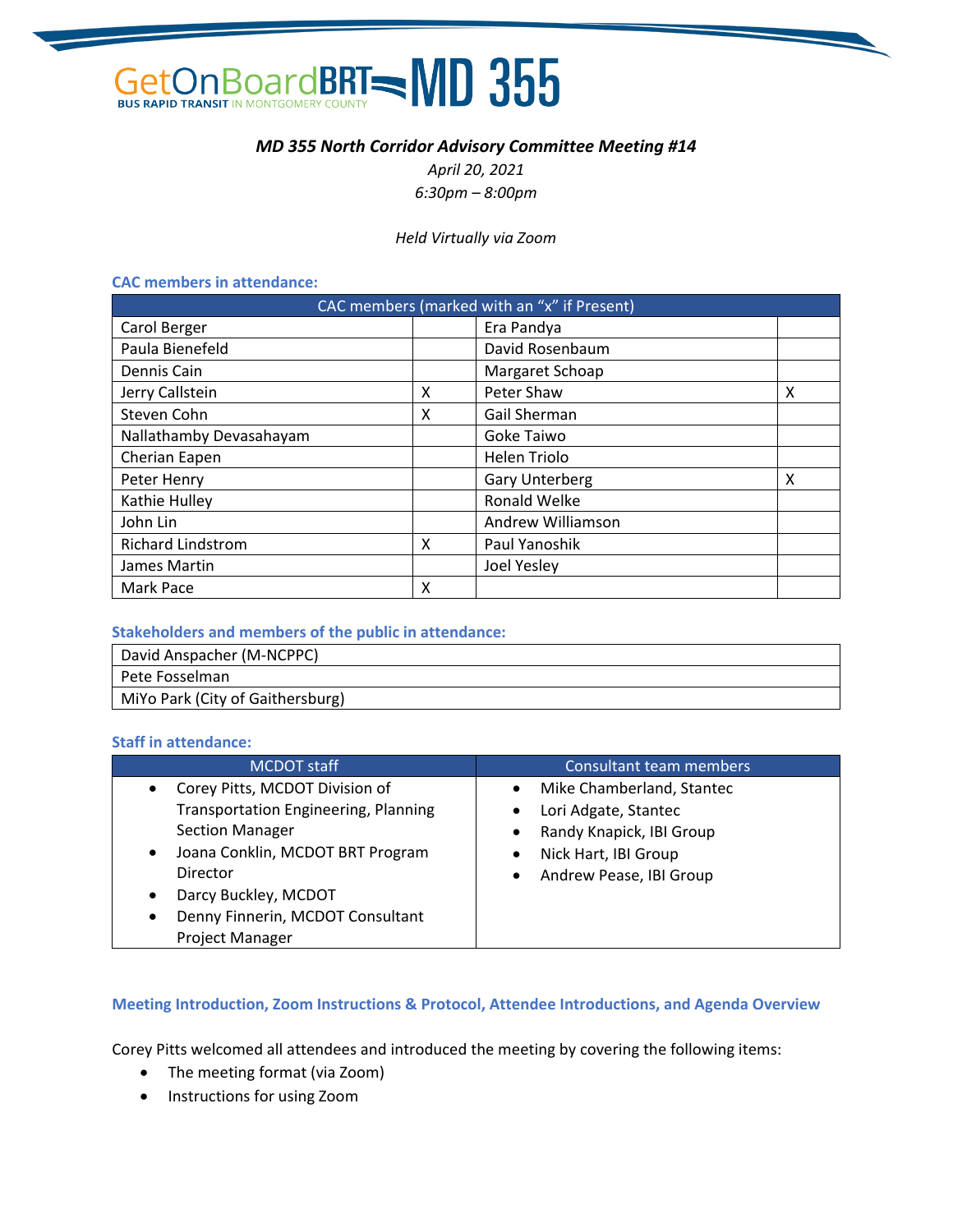### GetOnBoardBRT=MD 355 **BUS RAPID TRANSIT IN MONTGOMERY COUNTY**

- Meeting protocols for Zoom use
- Introductions of the MCDOT team

Denny Finnerin continued the meeting overview by introducing the consultant team members in attendance, as well as providing an overview of the agenda and a summary of the meeting objectives.

#### **MD 355 Bus Rapid Transit Project Refresher**

Denny Finnerin provided a refresher about the MD 355 BRT project by covering the following items:

- Project purpose
- Overview of MCDOT's FLASH BRT Program
- MD 355 corridor overview
- Project design segments
- Overview of Alternative B Modified, which was the selected outcome as a result of Phase 2 Planning efforts
- Project update regarding progress made, current schedule, and key milestones

#### **MD 355 Project Update & Schedule**

Denny Finnerin provided an update about the project status and its schedule by covering the following items:

- Current status of the project
- Progress made and work still to come
- Project timeline
- Key milestones

#### **Presentation & Focused Discussion**

Randy Knapick facilitated the detailed presentation, which covered the following topics:

- BRT service planning refinement
- Overview of the alignment shared by the planned 355 BRT and Veirs Mill Road BRT
- The initial Phase 2 service plan, which includes four route patterns (Clarksburg to Montgomery College-Rockville, Germantown to Montgomery College-Rockville, Lakeforest Transit Center to Grosvenor Metro, and Montgomery College-Rockville to Bethesda)
- A summary of proposed revisions to the service plan, with four altered route patterns (Clarksburg to Shady Grove, Milestone to Shady Grove, Lakeforest Transit Center to Grosvenor/White Flint Metro, and Montgomery College-Rockville to Bethesda)
- BRT runningway refinement
- A detailed summary of Segment 3 (Dodge Street to College Parkway)
- A detailed summary of Segment 5 (Montgomery Village Avenue to Summit Avenue)
- A description of corridor-wide preliminary engineering refinements, including next steps related to design and analysis
- A detailed summary of plans and considerations for BRT at Shady Grove Metro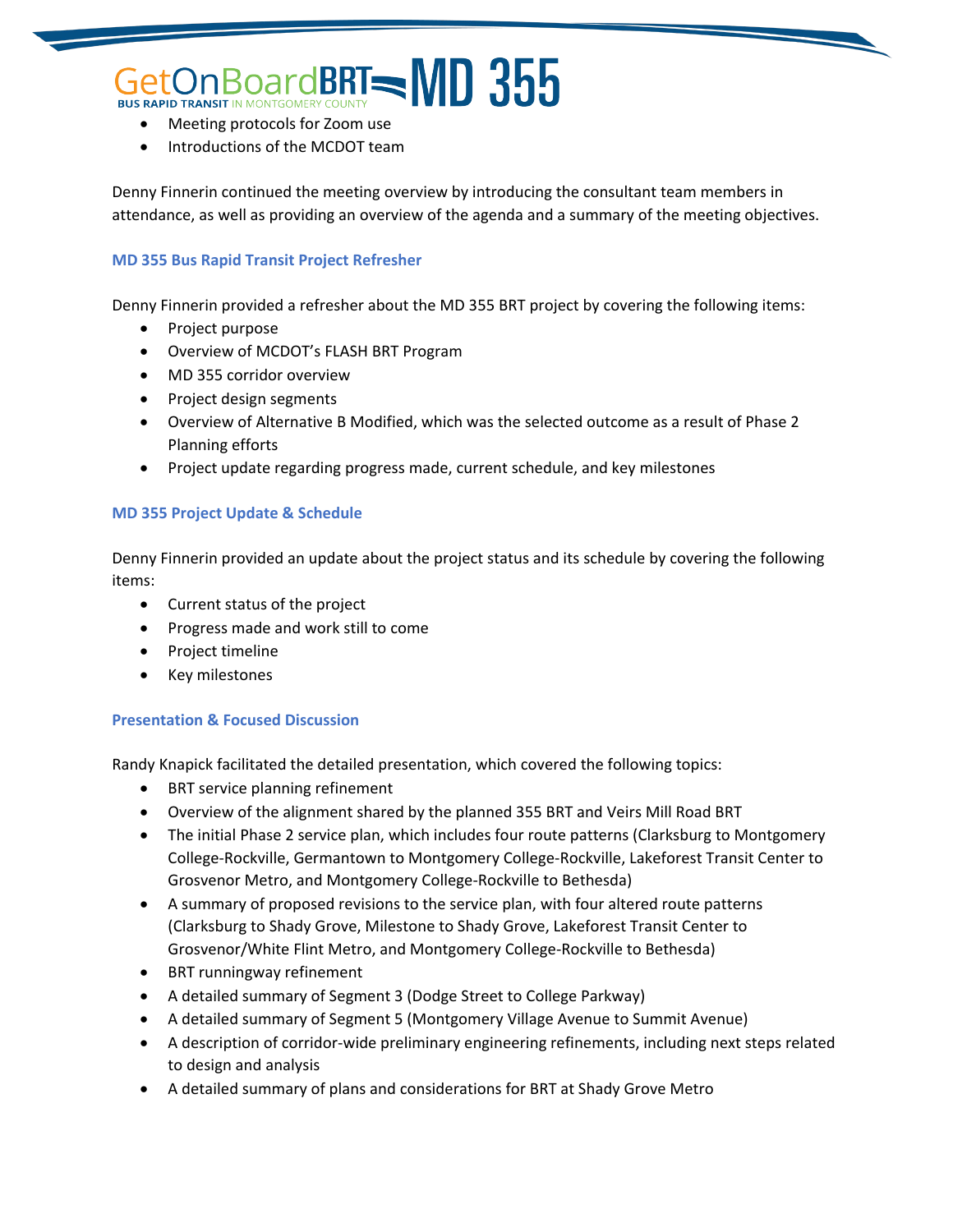# **GetOn Board BRT MID 355**<br>• A detailed summary of plans and considerations for BRT at Montgomery College-Rockville

- 
- A detailed summary of plans and considerations for BRT at Lakeforest Mall

#### **Discussion/Questions**

#### Q #1:

Margaret Schoap: Stated that she is from Germantown and wanted to discuss issues in that area. Indicated that Randy stated the highest ridership is to Shady Grove and that most riders come from the north. Margaret is concerned with how Germantown and Clarksburg areas will be served considering the preliminary design is focused on Segments 2 through 6. Margaret is concerned that Segment 7 is undetermined and will be prioritized last. These corridors on MD 355 are open in this area. She stated that these communities are the fastest growing in the county. Margaret wants to confirm that these areas will be addressed and incorporated into the project.

#### R #1:

Corey Pitts: Responded by stating that preliminary design is focused on the dedicated guideway in Segments 2 through 6 since they are the most complicated to engineer. Corey states that Germantown and Clarksburg are still being addressed, but heavy engineering lift is right now in the south where more difficult segments exist. Corey explains that Segment 7, which includes Germantown and Clarksburg, will be mixed traffic and will be phased in with the rest of the project.

Denny Finnerin: Stated that southern segments are more difficult to construct and that lighter work in the north is less time constrained. Denny explained that the project could be opened all at once because the construction timeframe will be coordinated.

#### Q #2:

Margaret Schoap: Stated that when the project started, everything was going to have curbed BRT lanes. Margaret asks if there are still any dedicated lanes included in MD 355.

R #2:

Denny Finnerin: Responded by explaining that Segments 2 through 4 and 6 will have curbed lanes, and that Segment 5 will be mixed traffic based on feedback from the City of Gaithersburg. Denny stated that in the Old Town Gaithersburg area, there are older buildings close to roadway and the city has concerns about roadway widening.

#### Q #3:

Richard Lindstrom: Asked about the fact that at Lakeforest, why isn't Russell Avenue the obvious route?

#### R #3:

Randy Knapick: Responded by stating that Russell Avenue is becoming the preferred route, however there are current concerns about connecting with the existing transit center. Randy explains that the project team is looking at aligning on Russell Avenue in coordination with relocating the transit center to the west of the mall.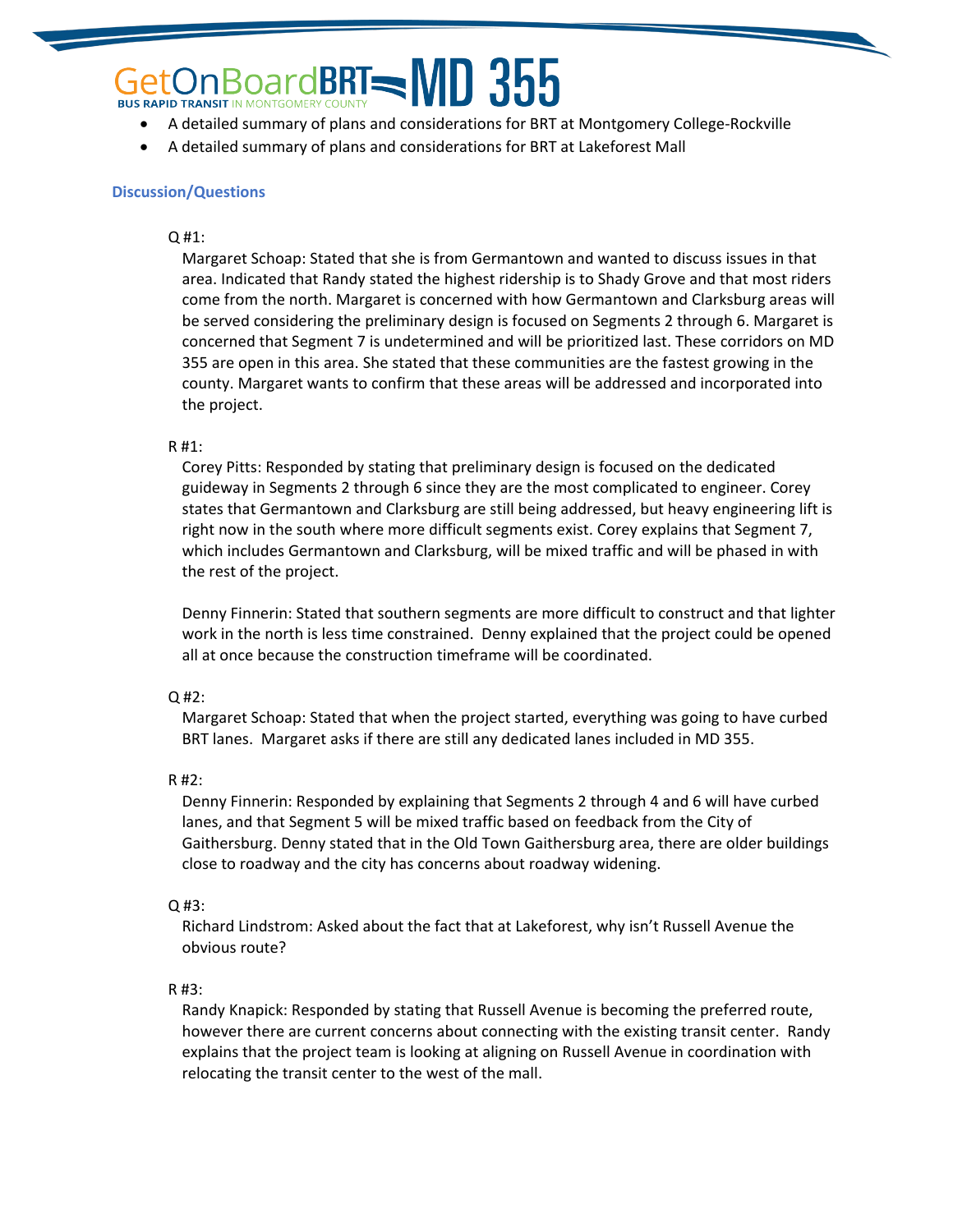## GetOnBoardBRT=MD 355 **BUS RAPID TRANSIT IN MONTGOMERY COL**

#### Q #4:

Steven Cohn: Asked what are the future plans for Lakeforest Mall property and its potential location for Lakeforest Town Center?

#### R #4:

Corey Pitts: Responded by stating that the County is coordinating with the City of Gaithersburg to learn more about this. Corey explained that the City is currently in a visioning process for what the mall could be and that there are currently no proposals for this property; however, the existing vision is for a mixed-use site with a mix of residential and commercial, making it more walkable and transit-oriented. Corey states that the project team wants to ensure the project is well-positioned to respond to whatever comes in.

#### Q #5:

Jerry Callstein: Asked what will be done to protect riders from weather for long-walk areas like Lot 13 at Montgomery College Rockville Campus and the proposed Shady Grove location?

#### R #5:

Randy Knapick: Responded by explaining that Transit Centers will have covered platforms and that covered walkways are also possible, or at the very least walkways with enhanced lighting. Randy also explained that walks from Lot 13 would be similar to current walks from parking lots. Randy stated that the project team is also looking at how convenient and safe we can make bike paths, etc., from the proposed Lot 13 transit center to on-campus destinations, as well as First/Last mile connections.

#### Discussion:

Mark Pace: Continued this discussion by stating that he thinks Lot 13 at Montgomery College would be the best option for a transit center there. Mark thinks that some students might argue against this, since the loop bus stop is closer to buildings. But, Mark states that with the number of routes going through there, coming onto campus will slow overall travel times, and using Lot 13 could be a lot quicker. However, Mark noted that Lot 13 is owned by the school district, and there are various complications with that location related to the protected viewshed, etc. Mark stated that If things can be worked out, though, this is the location that serves the system the best.

Randy Knapick: Thanked attendees for the comments, and recognized the fact that the bus loop is also a layover location where drivers take breaks as necessary. Randy explained that added service may pressure loop location too much, and we need to come up with creative alternatives providing safe, convenient, and attractive service.

Mark Pace: Explained that Lot 13 could accommodate greater amounts of service in the future, if we're looking at future expansion of service. Mark stated that the college used to have many students going back and forth between Lot 13 and campus. Mark explained that lately, Lot 13 has been used by construction workers, who are now finished with their work. Mark states that use of lot is going down to less than 25% capacity.